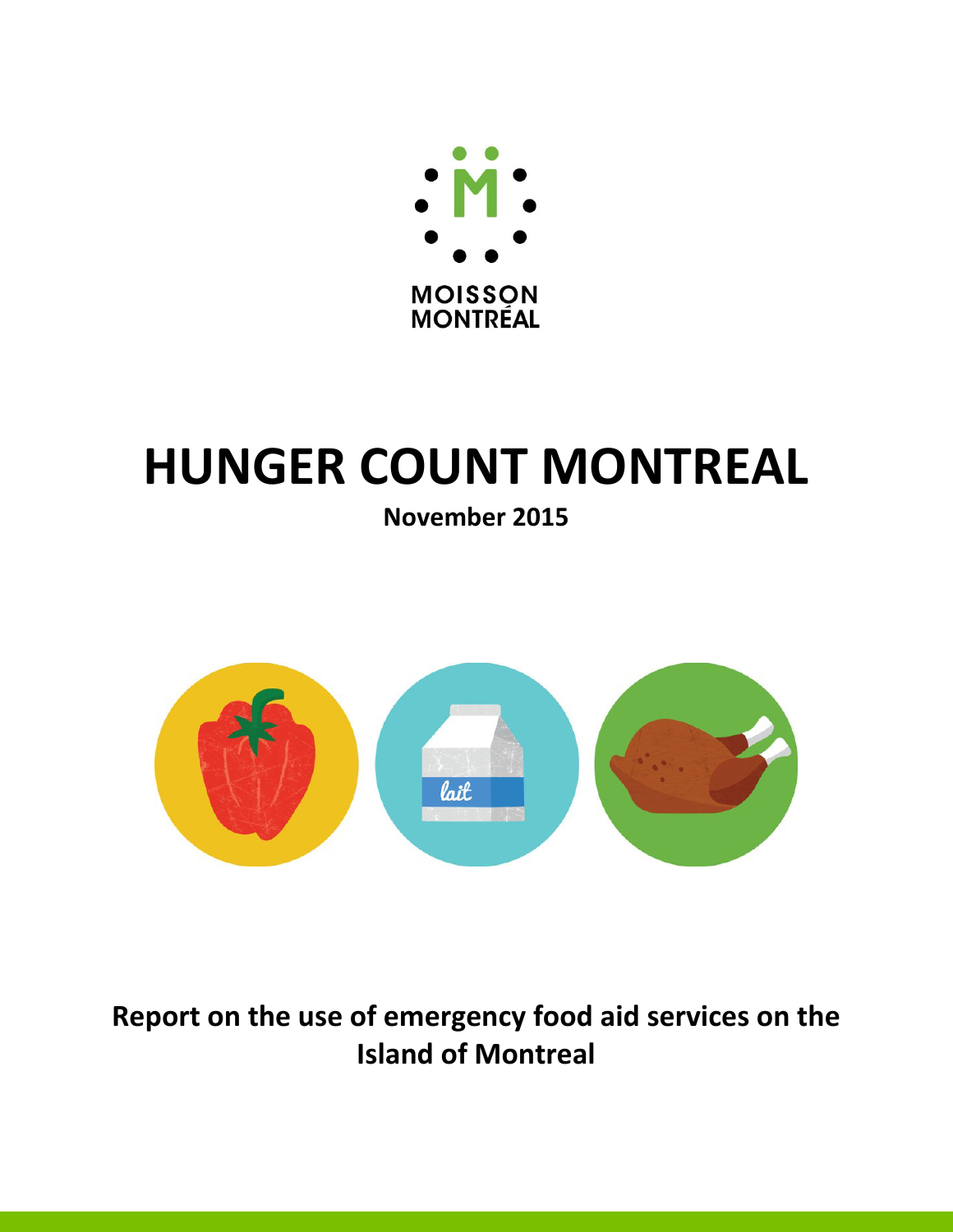# **Hunger Count Montreal 2015**

# **Published by:**

Moisson Montréal 6880 Chemin de la Côte-de-Liesse Montréal, Québec, H4T 2A1 514 344-4494 info@moissonmontreal.org www.moissonmontreal.org

www.facebook.com/moissonmtl www.twitter.com/moissonmtl www.linkedin.com/company/moisson-montreal

Research by: Geverny Hajjar Written by: Alexandra Carpentier and Geverny Hajjar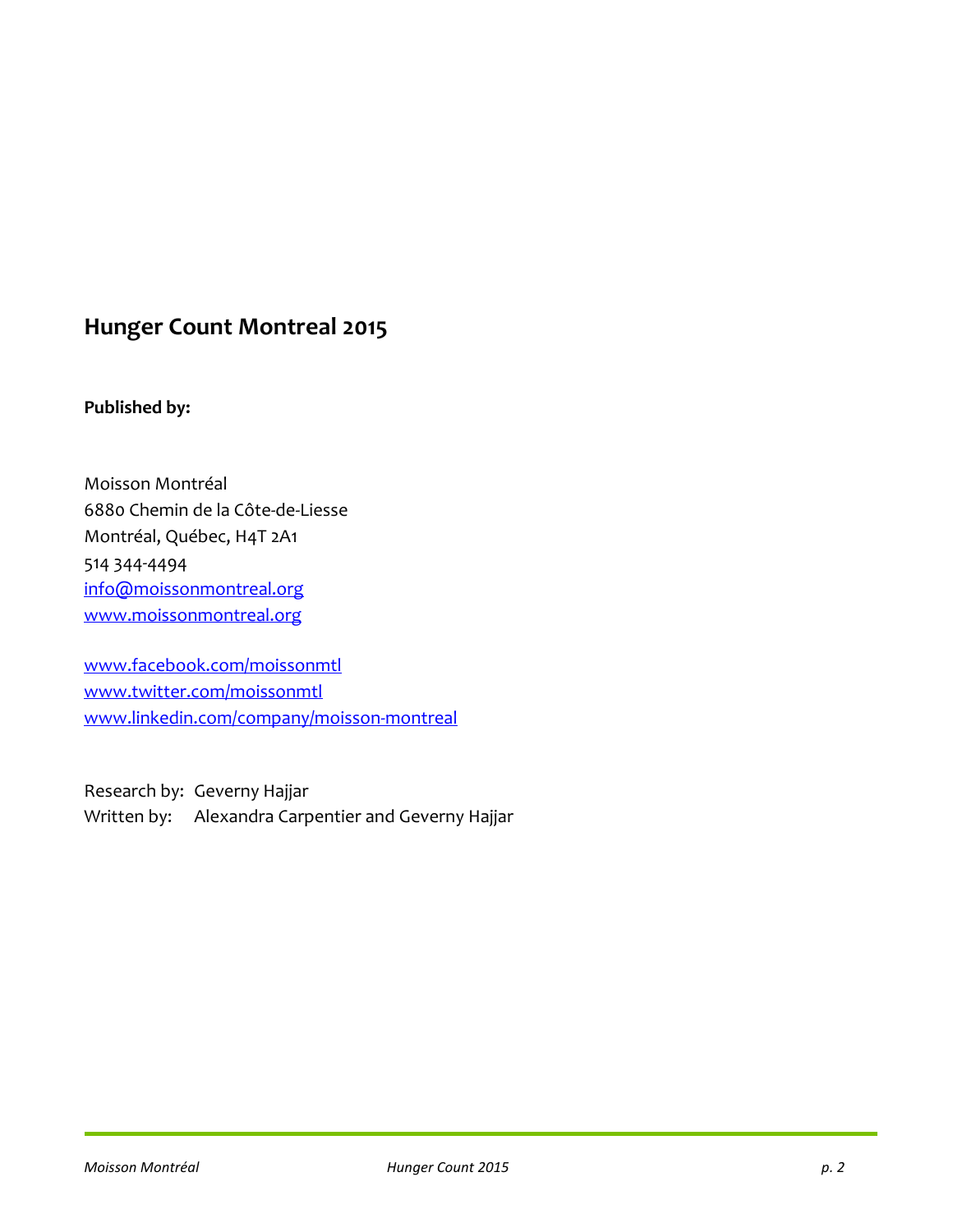# **About Moisson Montréal**

Founded in 1984, Moisson Montréal is the largest food bank in Canada, thanks to its food recovery and distribution programs for emergency food assistance on the Island of Montreal. Close to 250 community organizations receive goods from Moisson Montréal to meet the food needs and demands of individuals and families that they serve.

#### **OUR MISSION:**

- Ensure optimal food supply to the community organizations that provide assistance to people in need on the Island of Montreal
- Foster the development of sustainable solutions to ensure food security

#### **OUR VALUES:**

- **Respect** the people we help, as well as our coworkers, volunteers and partners
- **Integrity** in all aspects and actions undertaken by volunteers and staff
- **Fairness** in the decisions made for all of our partners and in the sharing of food
- **Solidarity** to maximize Moisson Montréal's role and impact within the community
- **Personal** commitment to fight hunger on a long-term and daily basis

#### **STATISTICS THAT SPEAK:**

- **244 community organizations** across the Island of Montreal are serviced on a regular basis (and 53 sporadically) by Moisson Montréal throughout the year
- According to the 2015 Hunger Count, **146,230 people, 33,860 of whom are children** (23% of beneficiaries), receive food aid each month through our partner organizations
- Close to **12.6 million kilos of foodstuff** and other basic products were distributed, representing a **value of \$60.9 million**
- Moisson Montréal works closely with **235 agri-food businesses** to effectively collect donations
- In 2015, **7,828 volunteers** put in more than **76,275 hours** to help us continue our mission; the equivalent of having 42 full-time employees

#### **OUR PROGRAMS:**

• **Food Recovery Program in Supermarkets** (FRPS): Created in October 2013, this program is the first of its kind in Canada and offers a unique and sustainable solution to the problem of food insecurity and waste. Moisson Montréal has reached a province-wide agreement with Provigo, Maxi, Metro and Super C to recover unsold foodstuff, which are then distributed to community organizations. In two years, nearly 855 tons of food has been recovered, including 370 tons of meat, which represents savings of almost \$8 million for organizations. Moisson Montréal has won two awards for this program: the 2015 Corporate Citizenship (Supply category) award from Novae and the Élixir (Coup de Coeur category) prize from PMI.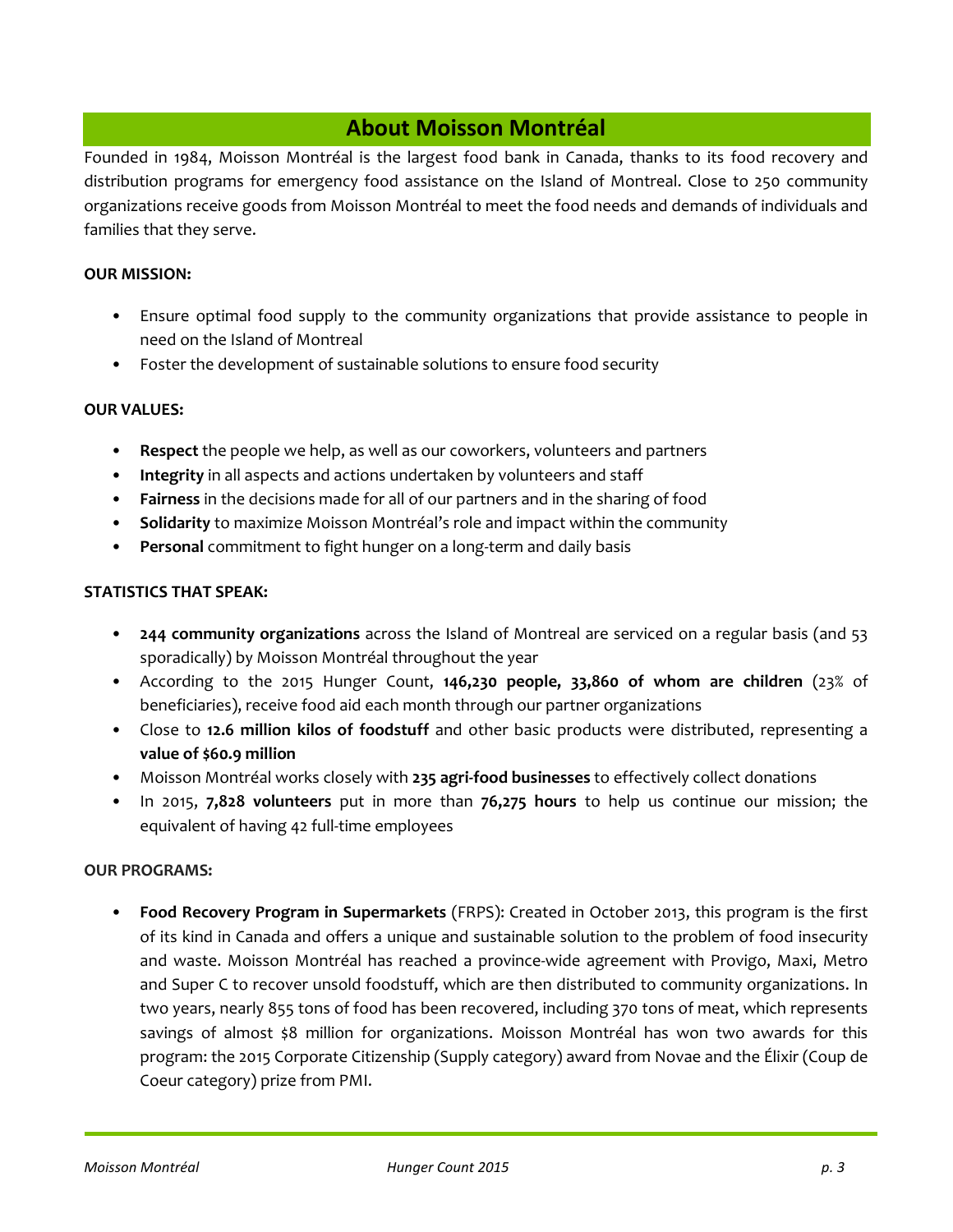- **Feeding Our Future**: Funded in collaboration with Sodexo Foundation, this program provides summer lunches to more than 1,000 children who receive subsidised meals during the school year. Moisson Montréal is proud to have participated in this program for the last 14 years.
- **Social and/or professional integration programs**: In collaboration with CRDITED, Moisson Montréal regularly welcomes volunteers with intellectual disabilities or pervasive developmental disorders to work alongside Moisson Montreal's employees every day. The goal is to help them develop autonomy, break isolation and acquire assorted skills.
- *Regroupement d'achat des organismes communautaires* (RAOC): The association between Moisson Montréal and Commerce solidaire has enabled more than 50 members of the RAOC network to benefit from considerable savings on purchased food items.

## **AN INVESTMENT THAT IMPACTS OUR SOCIETY!**

To maximize the impact of its activities, Moisson Montréal ensures that the majority of food distributed comes from foodstuff donations and that expenses are minimized. About 95% of donations received are used to provide services to organizations and enable food distribution. Moisson Montréal's administrative fees are among the lowest in the country (only 1%). So every dollar invested in our organism has significantly increased value. A donation of \$100 has the power to feed 56 children between 0-5 years of age for a week.\*

\* According to calculations by the Montreal Diet Dispensary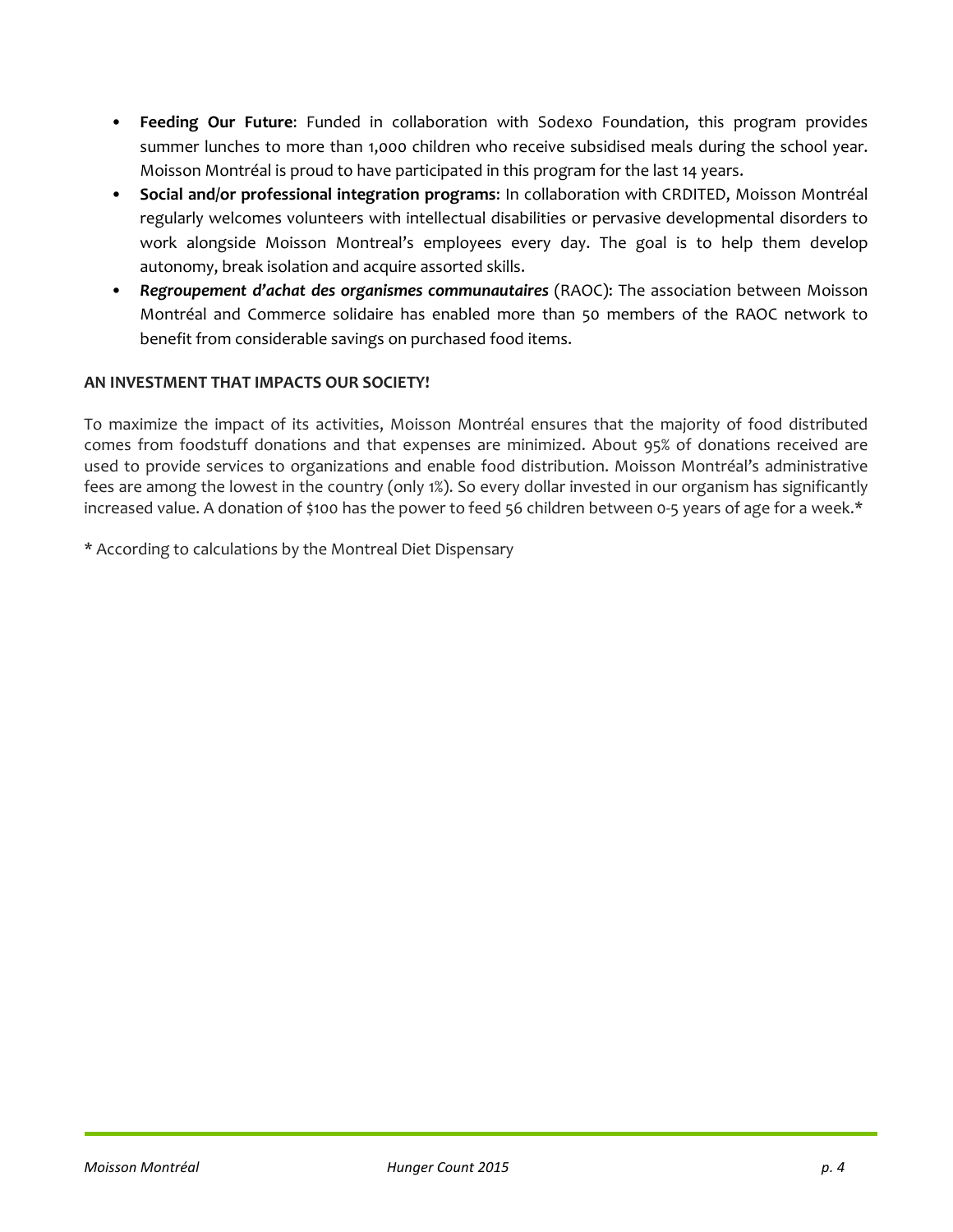# **About Hunger Count**

Hunger Count is an annual survey of food banks that are part of the Food Banks Canada (**FBC**) network. It is conducted in the month of March. The survey's aim is to measure the use of food banks by community organizations all across Canada. As the largest Canadian food bank in terms of foodstuff distribution and within the framework of this national operation, Moisson Montréal produces its own Hunger Count based on data collected from the community organizations we serve across the island of Montreal.

The Hunger Count is divided into three components:

- I. Representation of food aid from the perspective of **FOODSTUFF DISTRIBUTION**
- II. Overview of food aid from the perspective of **MEALS AND SNACKS**

III. **RECOMMENDATIONS** from community organizations to reduce hunger in Montreal

Due to the rather immediate nature of the collected data, the representation provided by Hunger Count is limited. The reason the survey is conducted in the month of March is because it best illustrates a time of year when food banks and community organizations are deemed to be operating normally. However, in practice, the number and type of people seeking assistance changes throughout the year due to a variety of factors, including season, economic conditions, activities provided by various community organizations, etc. Nonetheless, the Hunger Count document remains a very practical and informative tool that provides a better overall understanding of the needs of families and other people seeking assistance from various emergency food aid services.

#### **A FEW DEFINITIONS**

#### **Direct Organization**:

- Community organization supplied directly by Moisson Montréal on a regular basis; i.e. at least once per month. In March 2015, 218 out of 218 direct organizations completed the Hunger Count survey, thus the Hunger Count achieved a 100% participation rate.
- In March 2015, 9 organizations were closed.
- In March 2015, 3 sporadic organizations didn't complete the questionnaire because they weren't being provided with foodstuff at that moment.
- 14 organizations were accredited during and/or after March 2015.
- Please note that another group, comprising 53 non-accredited organizations, was not required to complete the survey due to the sporadic quality of their requests for assistance.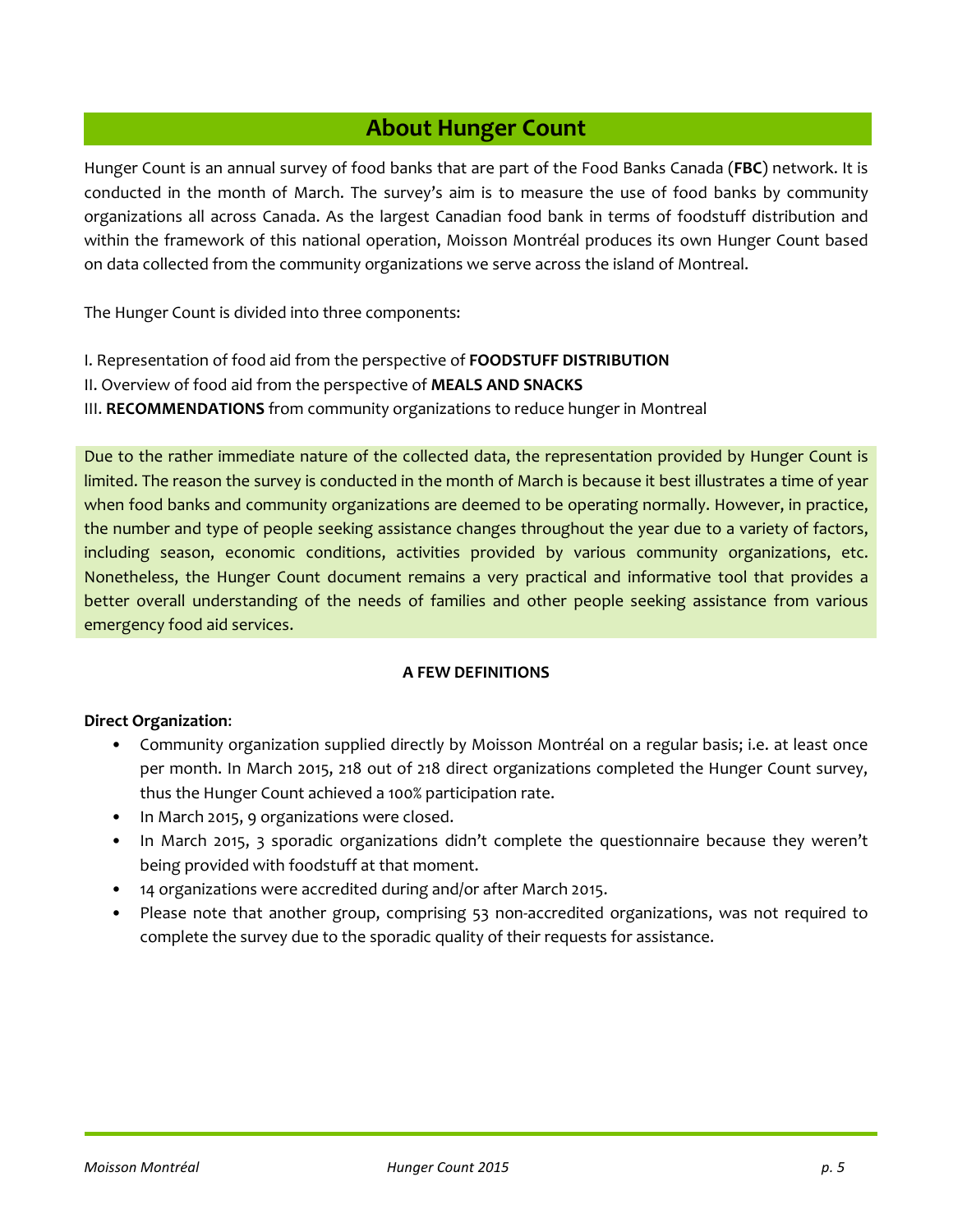## **Foodstuff Distribution Program:**

The Foodstuff Distribution Program essentially represents the following list of services offered by organizations:

- Food baskets distributed on set dates (weekly, bi-weekly, monthly, etc.)
- Community food shopping
- Emergency food aid

#### **Meal Program:**

The Meal Program is primarily comprised of the following food assistance services offered by community organizations:

- Prepared meals (i.e. meals on wheels)
- Snack distribution
- Cooking collectives and cooking workshops

#### **Household**:

One or more people living together under one roof. People may or may not be members of the same family.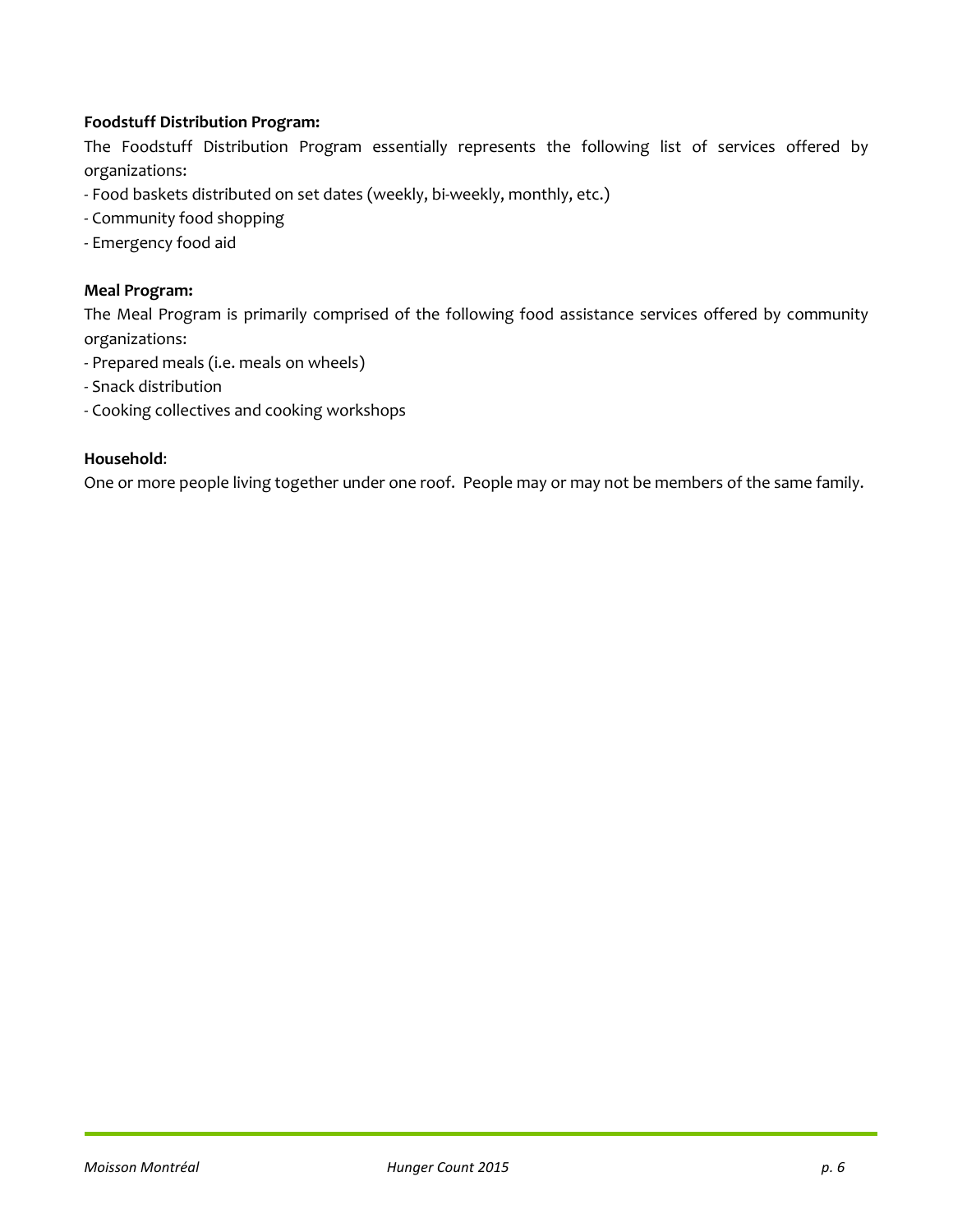# **Hunger Count Montreal 2015: Key Results**

#### **General Information**

- In March 2015, **218 organizations** received services from Moisson Montréal. **100% of these organizations** filled out the Hunger Count questionnaire. Nine (9) other organizations were not required to complete the questionnaire due to temporary closure during this period.
- Overall, **146,230 people** required some type of emergency food assistance from the 218 organizations that completed the Hunger Count, as compared to 140,706 in March 2014.
- Overall, **3,354 households** declared having used a food bank for the **first time** in 2015, as compared to 3,348 in March 2014.

#### **Key Results: Foodstuff Program**

- **65,108 people** used the Foodstuff Program in March 2015, as compared to 70,558 in 2014.
- Organizations offering Foodstuff Programs were able to fulfill **146,793 requests for aid** in the month of March 2015; a small decrease of 18,850 requests over March 2014.
- **61.3%** (39,888) of people who used the Program were adults, versus **58.1%** in 2014.
- **38.7%** (25,220) of people who used the Program were children, versus **41.9 %** in 2014.

#### **Key Results: Meal Program**

- **478,620 portions\*** of food were served in March 2015, as compared to 392,826 in 2014 (a 22% increase). The breakdown is as follows:
	- o **347, 039** meals, including cooking collectives, meal on wheels portions, etc.
	- o **108,434** snacks

*\*In 2015, many organizations only responded to the total number of portions served, which explains why the amount of portions does not equal the total.*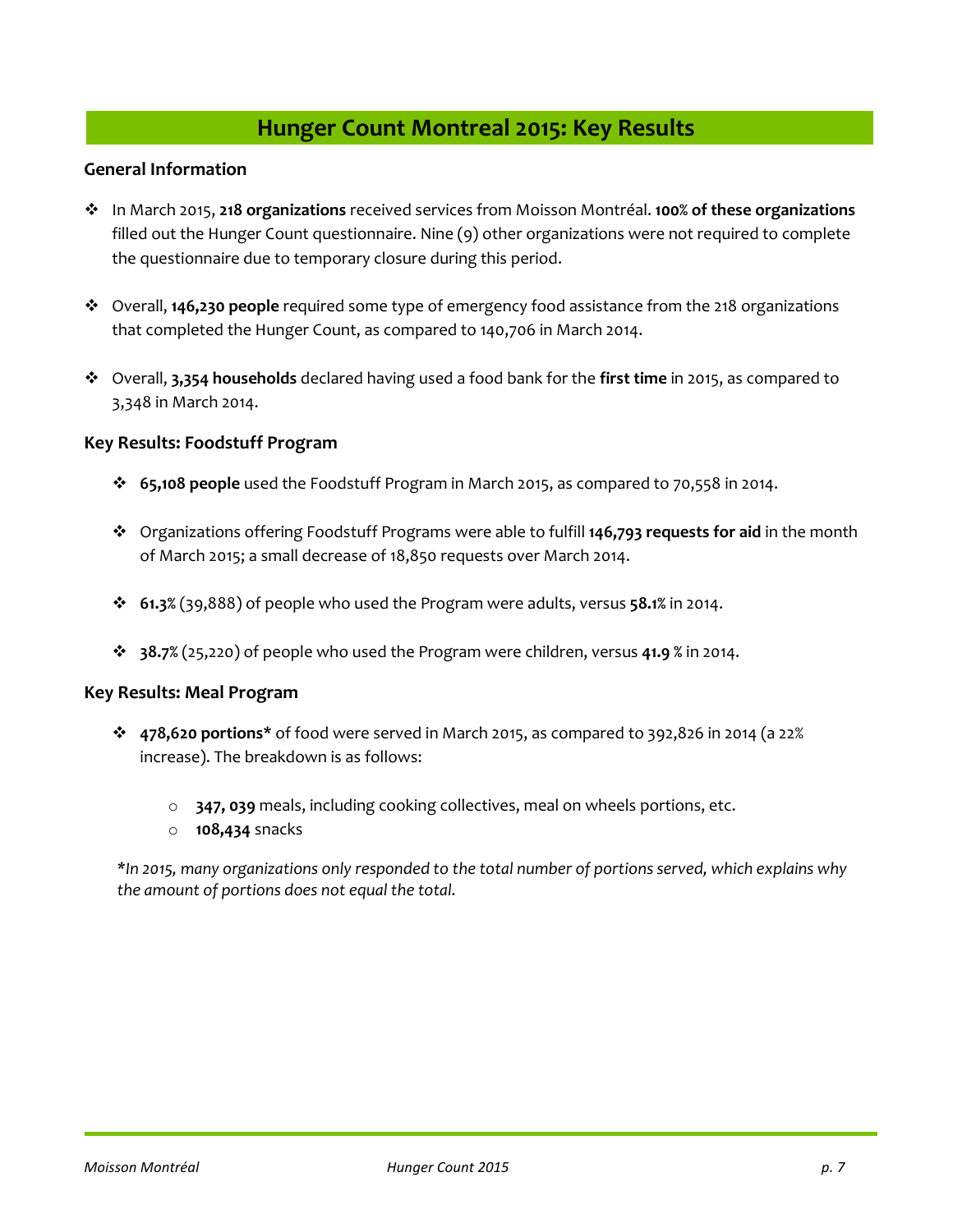# **Hunger: An Ever-Present Concern**

Moisson Montréal recovers and redistributes foodstuff to different community organizations across the Island of Montreal on a regular or immediate basis. We do not provide direct services to individuals and only intervene through our partner organizations, which operate programs to assist low-income households. In some instances, an emergency food aid program is a partner organization's primary activity, but in others, it is merely one in a range of services; these other services include social integration of new citizens, orientation activities, job search assistance for pregnant women, helping families in crisis, etc. (Table 1). In fact, emergency food aid is not an end in itself. On a larger scale, it is one of several measures that must be implemented in order to support individuals and families seeking a better quality of life and greater independence.

## **Table 1: Primary Service Offered by Partner Organizations**

| <b>Primary Service</b>                             | Organizations |       |
|----------------------------------------------------|---------------|-------|
| Primarily food-related                             | 129/218       | 59.1% |
| (Ex. food counter/emergency food aid/food          |               |       |
| baskets, cooking collectives, soup kitchens, meals |               |       |
| on wheels, etc.)                                   |               |       |
| Primarily non-food-related                         | 89/218        | 40.8% |
| (Ex. shelter, day center, other services, etc.)    |               |       |

## **Active Throughout the Territory Via Partner Organizations**

Table 2 (page 9) represents a breakdown of the 218 organizations served by Moisson Montréal across the Island of Montreal. These organizations seek our services once or twice a week, every two weeks or even once a month, depending on their capacity to store or to distribute the foodstuff supplied. On a more immediate basis, Moisson Montréal also meets a specific need in terms of supporting all organizations that plan cultural or recreational activities to break the isolation of certain groups. The following table illustrates the geographical analysis of organizations served by Moisson Montréal. The largest concentration of organizations is in Ville-Marie (40 organizations), in Villeray–St-Michel–Parc-Extension (20 organizations) and in Southwest Montreal (19 organizations).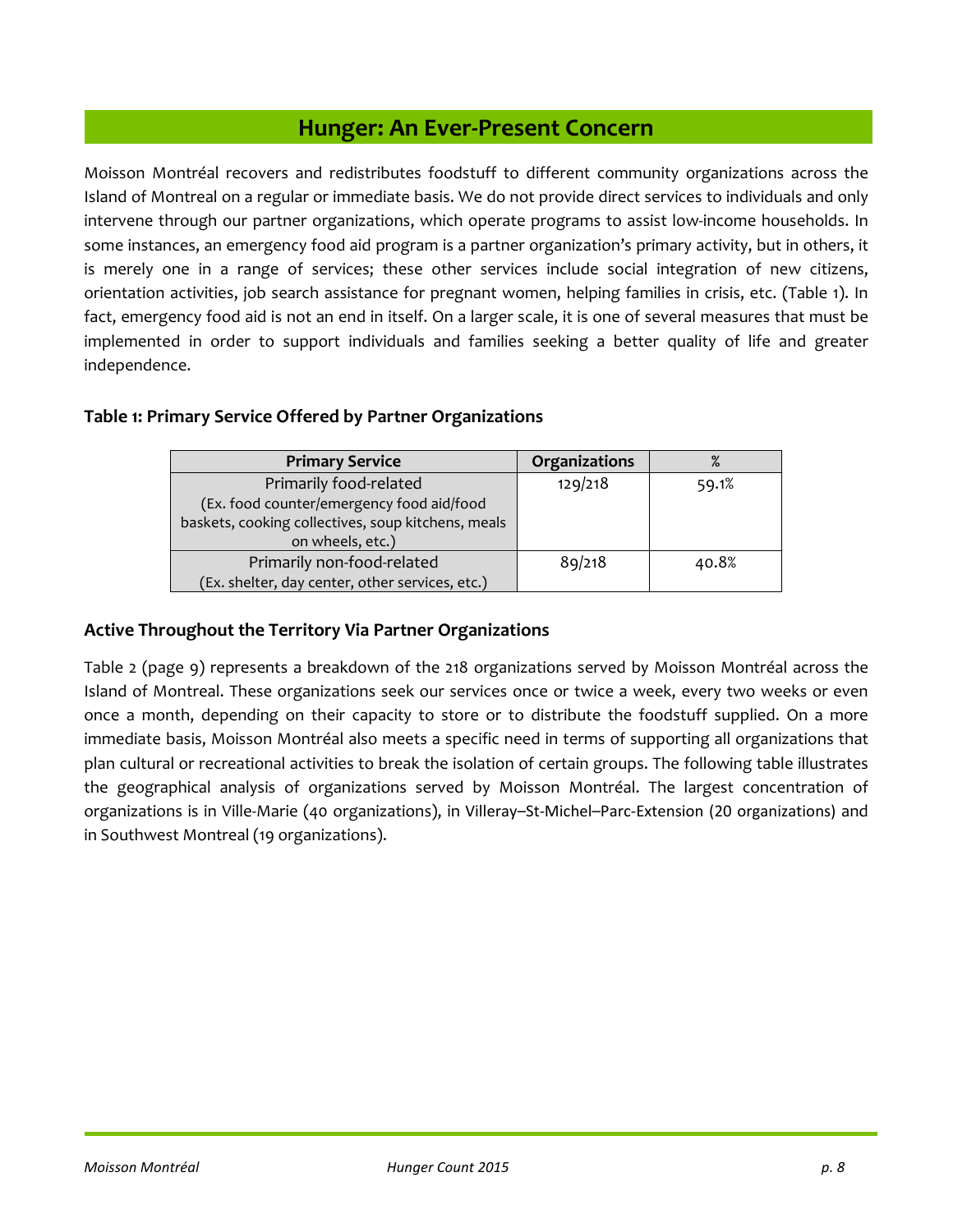| Table 2: Analysis of Organizations Served by Moisson Montréal, per Borough, March 2015 |  |  |
|----------------------------------------------------------------------------------------|--|--|
|----------------------------------------------------------------------------------------|--|--|

| <b>Boroughs</b>                          | <b>Number of organizations</b> | Percentage (%) |
|------------------------------------------|--------------------------------|----------------|
| Ahuntsic-Cartierville                    | 8                              | 3.7            |
| Anjou                                    | $\overline{2}$                 | 0.9            |
| Côte-des-Neiges-Notre-Dame-de-Grâce      | 15                             | 6.9            |
| Lachine                                  | 7                              | 3.2            |
| Lasalle                                  | 6                              | 2.8            |
| Mercier                                  | 11                             | 5.0            |
| Hochelaga-Maisonneuve                    | 10                             | 4.6            |
| Montréal Nord                            | 9                              | 4.1            |
| Pierrefonds-Roxboro                      | 6                              | 2.8            |
| Plateau Mont-Royal                       | 16                             | 7.3            |
| Rivière des Prairies-Pointe-aux-Trembles | 7                              | 3.2            |
| Rosemont-Petite-Patrie                   | 9                              | 4.1            |
| St-Laurent                               | 9                              | 4.1            |
| St-Léonard                               | 5                              | 2.3            |
| Southwest Montreal                       | 19                             | 8.7            |
| Verdun                                   | 8                              | 3.7            |
| Ville-Marie                              | 40                             | 18.3           |
| Villeray-St-Michel-Parc-Extension        | 20                             | 9.2            |
| Dorval                                   | 1                              | 0.5            |
| Pointe-Claire                            | 1                              | 0.5            |
| Westmount                                | 1                              | 0.5            |
| Confidential/Others                      | 8                              | 3.7            |
| Total                                    | 218                            | 100.0          |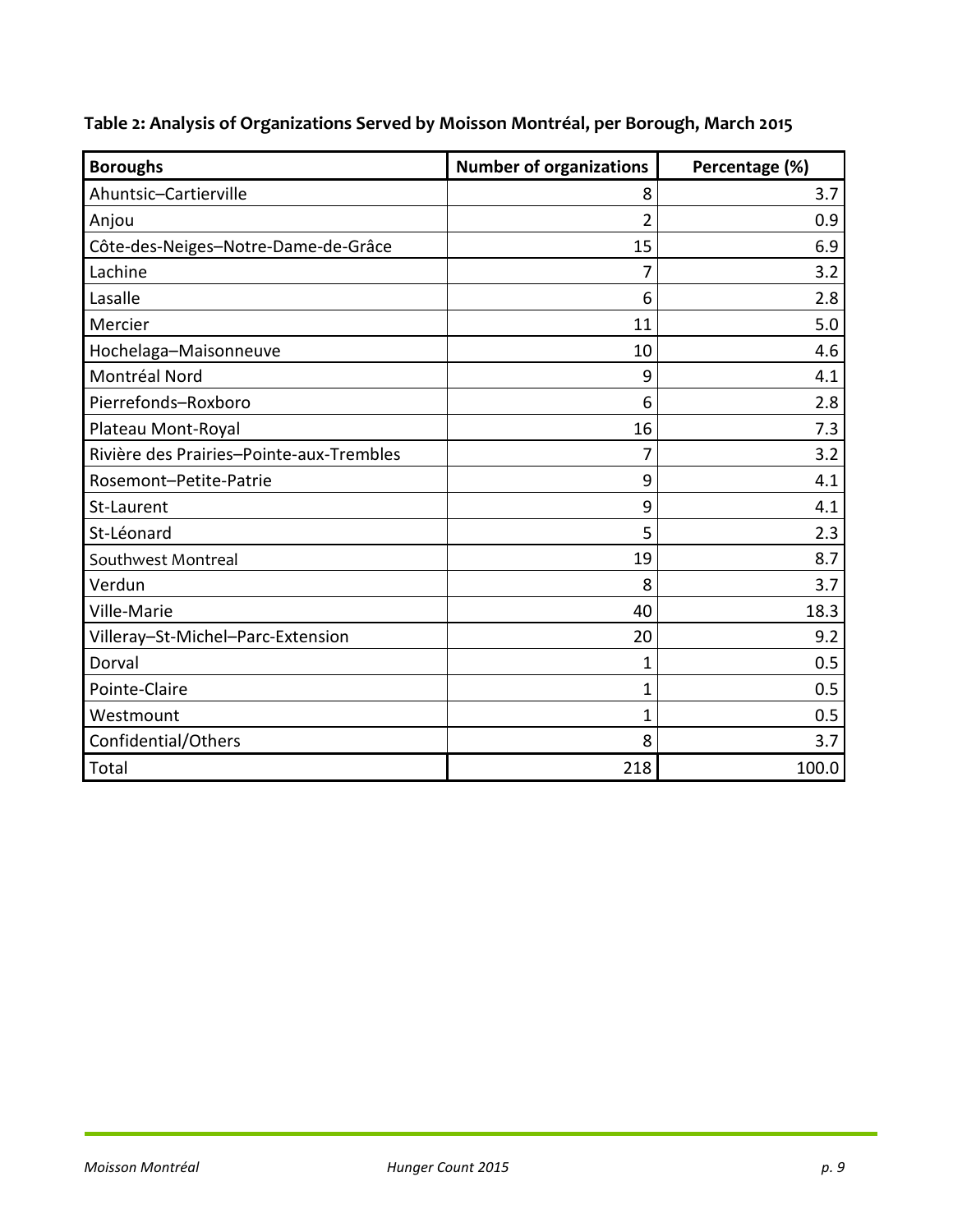The table below presents the number of organizations that provide a specific food-related service.

| <b>Service</b> | Foodstuff | <b>Meal or snack</b> |
|----------------|-----------|----------------------|
| offered        |           | program              |
| Number of      | 170/218   | 158/218              |
| organizations  |           |                      |
| % of all       | 78.0%     | 72.5%                |
| respondents    |           |                      |

## **Table 3: Breakdown of Organizations, Per Service Offered, March 2015**

*Note: The grand total exceeds 100%, since one organization can provide more than one service.* 

## **Massive Work Load Requires the Contributions of Our Fellow Citizens**

The 218 organizations that completed the 2015 Hunger Count questionnaire reported that nearly **56% of their work is performed by volunteers,** evidence that the vitality of organizations operating in social and community fields depends not only on adequate financing, but on the social commitment and solidarity of Montrealers as well. For example, Moisson Montréal needs an average of 50 volunteers to perform its daily operations.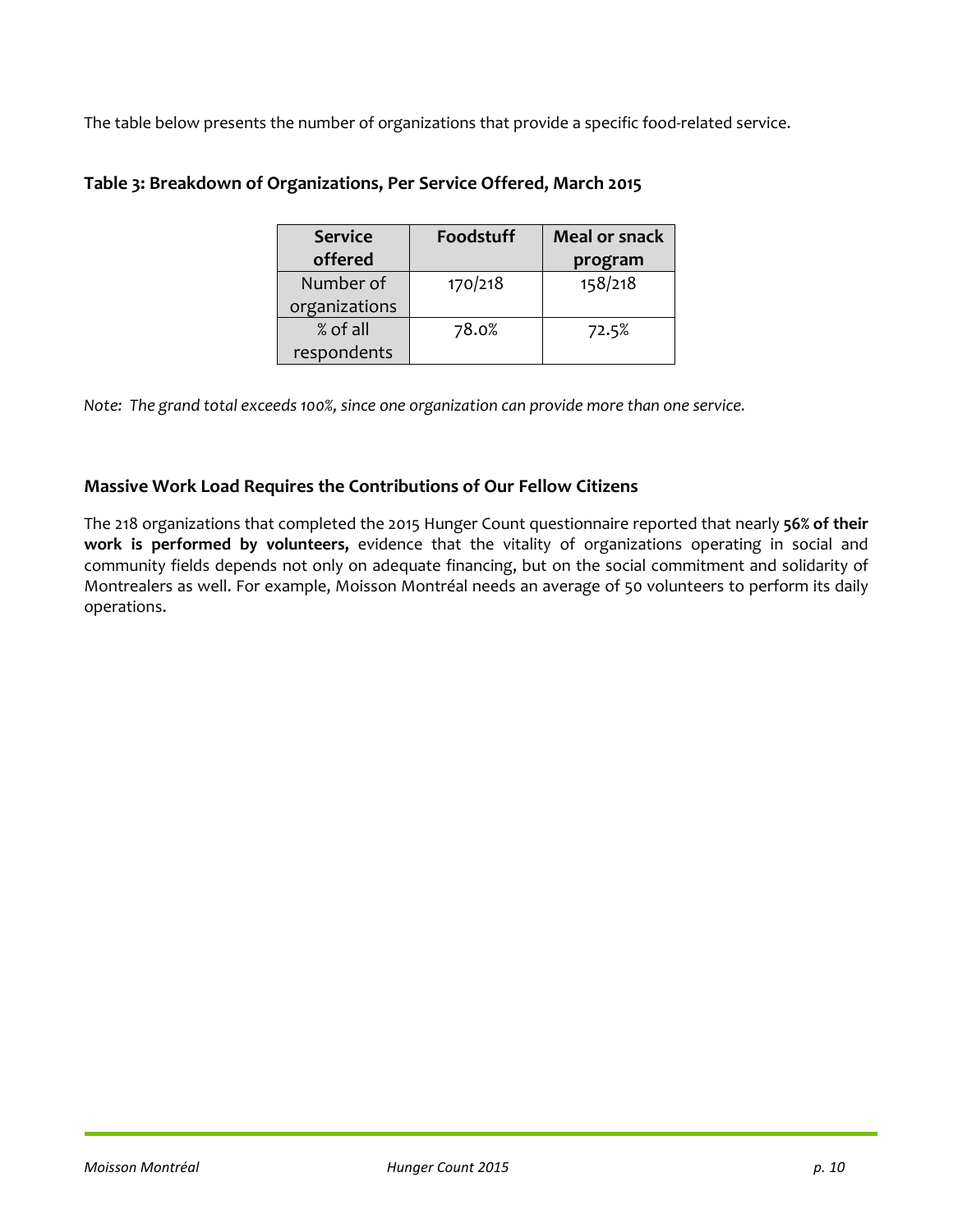# **Section I: Foodstuff Distribution Program**

The table below presents a summary overview of people on the Island of Montreal who sought food aid in the form of foodstuff distribution in March 2015. The total number of people who used the Foodstuff Distribution Program in March 2015 is 65,108, as compared to 70,558 in 2014, which represents a decrease of 5,450 people.

|  |  |  |  | Table 4: 2014-2015 Variations in the Age of People Using the Foodstuff Program, March 2015 |  |
|--|--|--|--|--------------------------------------------------------------------------------------------|--|
|--|--|--|--|--------------------------------------------------------------------------------------------|--|

| Age group                 | <b>Number of people</b><br>(2015) |      |        | Number of people<br>(2014) | Variation (in % points) |
|---------------------------|-----------------------------------|------|--------|----------------------------|-------------------------|
| Children (0-17 years old) | 25,220                            | 38,7 | 29,570 | 41.9%                      | $-3.2%$                 |
| Adults (18-64 years old)  | 36,338                            | 55,8 | 36,012 | 51%                        | 4.8%                    |
| Adults (65 and over)      | 3,550                             | 5,5  | 4,976  | 7.1%                       | $-1.6%$                 |
| Total                     | 65,108                            | 100% | 70,558 | 100%                       | 100%                    |

*Note: There is a slight 4.8% increase in the number of adults 18-64 years of age seeking assistance and a 3.2% decrease in the number of children 0-17 years old. There has also been a slight 1.6% decrease of adults aged 65 and over who benefit from the Foodstuff Program.*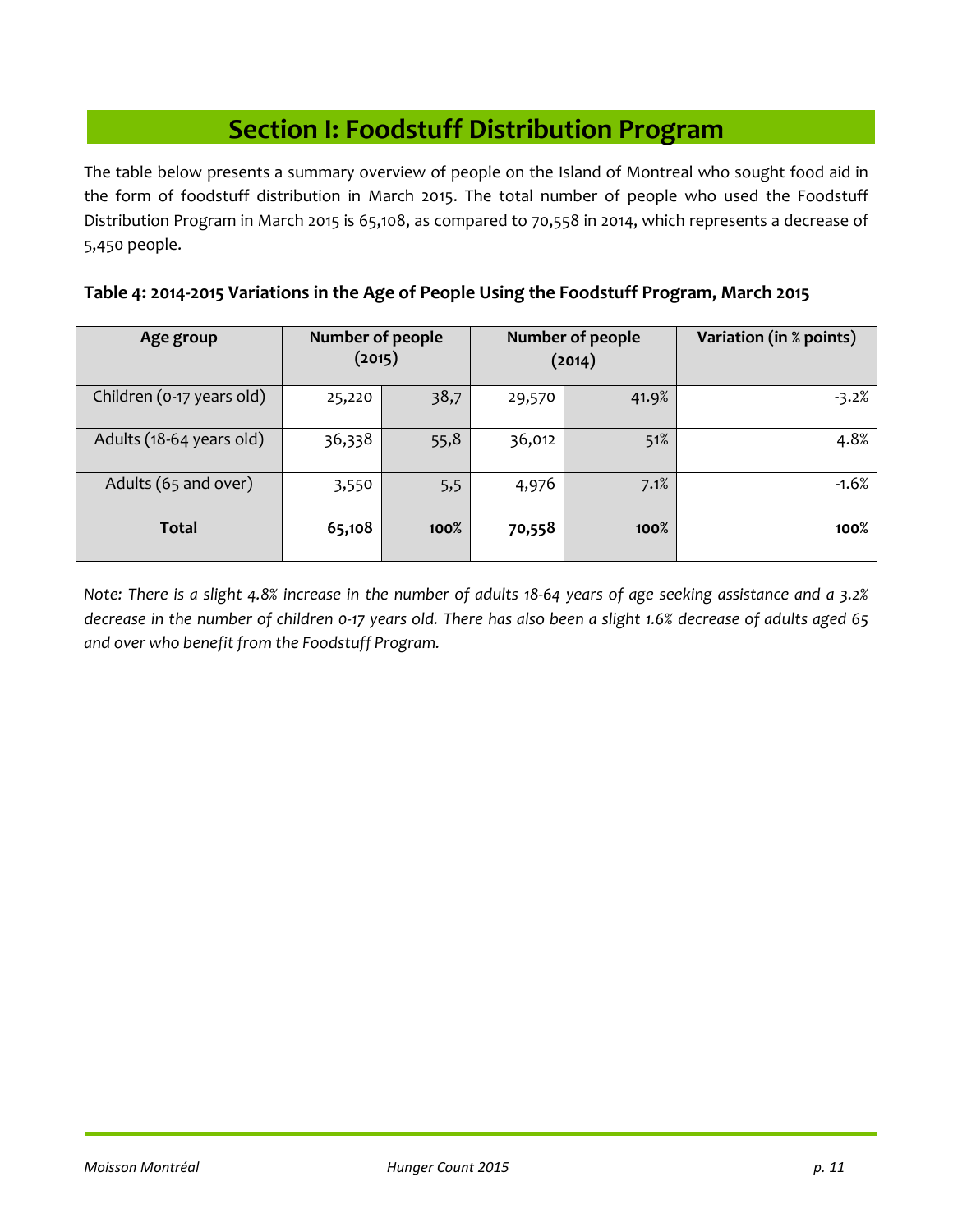## **Household Statistics**

The following tables focus on the composition, income sources and housing conditions of households seeking assistance from the Foodstuff Program.

*Note: The total number of households surveyed is estimated at 22,831. Note that for each question, households that did not respond were excluded in an effort to present a clearer illustration of the actual situation.* 

| Household<br>composition  | Percentage<br>2015 | Percentage<br>2014 |
|---------------------------|--------------------|--------------------|
| Two-parent<br>families    | 27.9%              | 33.5%              |
| Single-parent<br>families | 22.5%              | 22.1%              |
| Childless couples         | 11.6%              | 10.8%              |
| Single individuals        | 38.1%              | 33.6%              |
| <b>Total respondents</b>  | 100%               | 100%               |

## **Table 5: Composition of Households Using the Foodstuff Program, March 2015**

*Note: There is stability in the composition of households using the Foodstuff Program between 2014 and 2015. Following the trend since at least 2008, single individuals (with or without children) remains the group of respondents who most frequently use the Foodstuff Program. This group constitutes 60.6% of all people who sought help from different provision programs in 2015. A 5% lift was noticed over 2014 statistics.*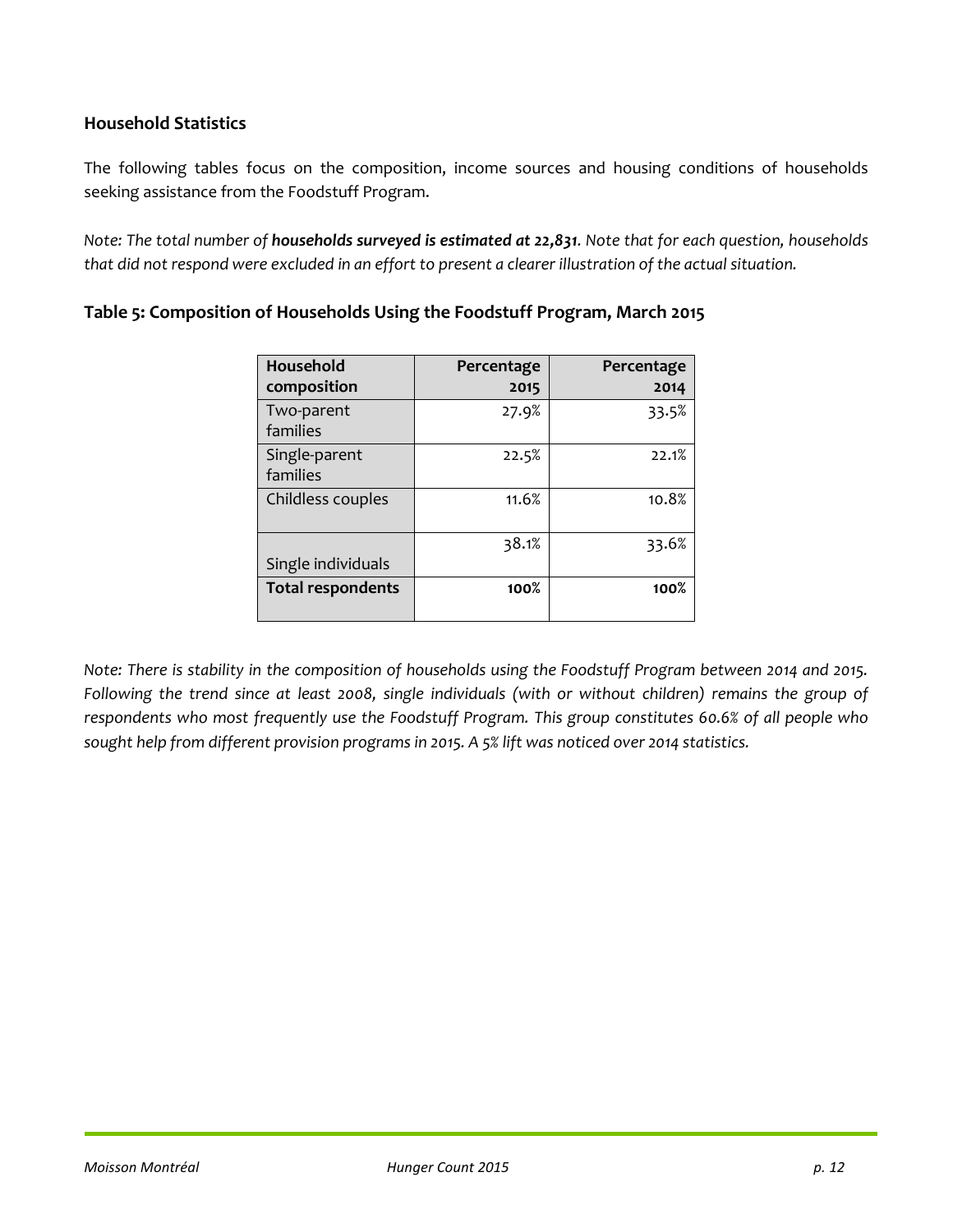**Table 6: Main Sources of Income for Households Using the Foodstuff Program, March 2015** 

| <b>Sources of income</b>           | Percentage | Percentage |
|------------------------------------|------------|------------|
|                                    | 2015       | 2014       |
| Social assistance                  | 56.3%      | 57.8%      |
| Employment                         | 10.6%      | 11.9%      |
| Student loan and/or bursary        | 5.1%       | 4.1%       |
| Pension income                     | 7.2%       | 8%         |
| Employment insurance               | 4.3%       | 4.5%       |
| No income                          | 11.1%      | 6.5%       |
| Other income                       | 2.9%       | 4.7%       |
| Private plan or CSST               | 2.5%       | 2.3%       |
| <b>Total household respondents</b> | 100%       | 100%       |

*Note: Even if there was a slight decrease from 57.8% in 2014 to 56.3% in 2015, people living on social assistance continue to make up the largest group of Foodstuff Program users.*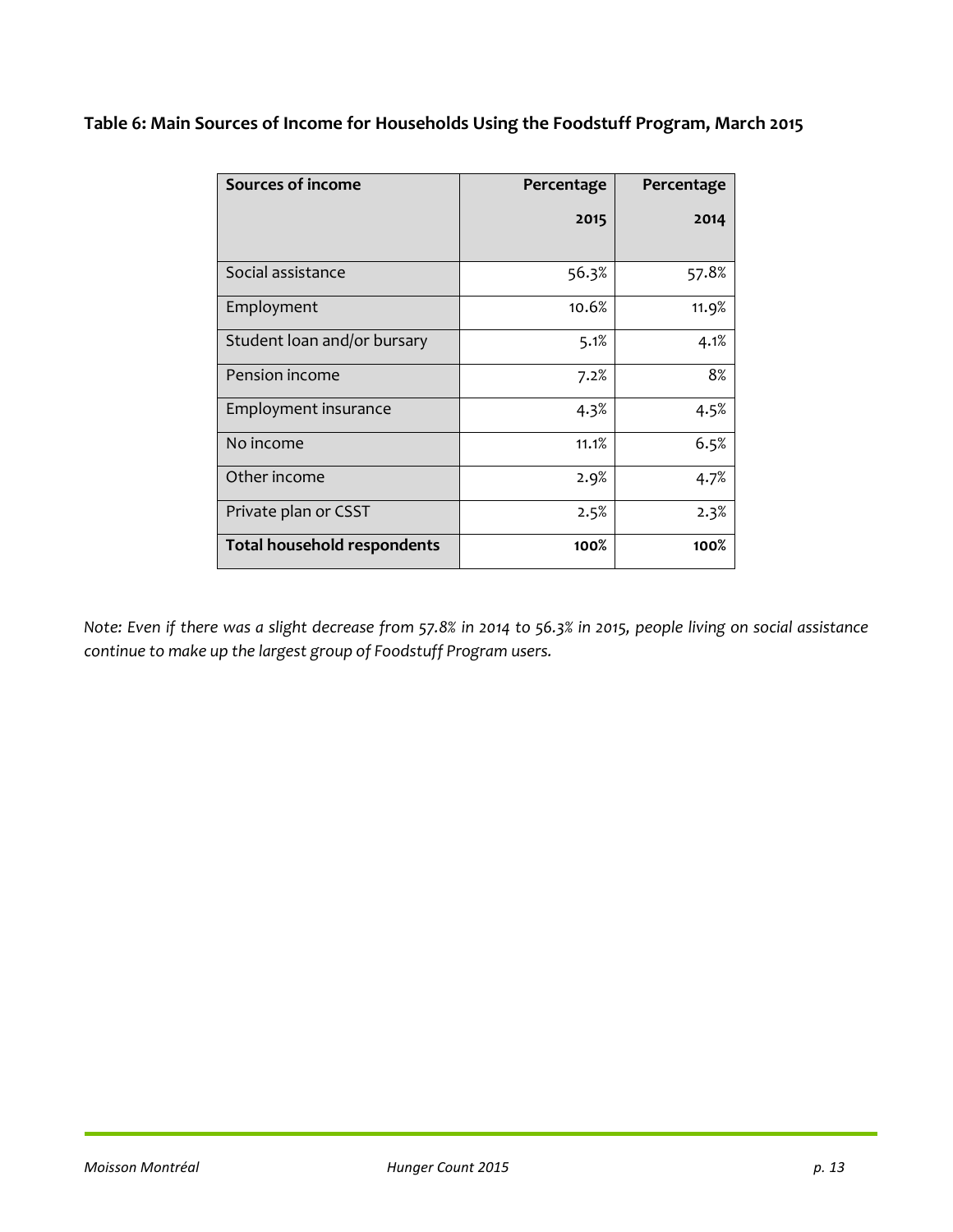**Table 7: Housing Conditions for Households Using the Foodstuff Program, March 2015** 

| <b>Housing conditions</b>                 | Percentage | Percentage |
|-------------------------------------------|------------|------------|
|                                           | 2015       | 2014       |
| Homeowner                                 | 1.8%       | 3.2%       |
| Rental housing                            | 67.6%      | 68%        |
| Social/subsidized social housing          | 21.4%      | 19.8%      |
| Band-owned housing                        | 0.2%       | $0\%$      |
| Emergency shelter                         | 2.5%       | 1.8%       |
| Group home or youth centre                | 1.3%       | 0.8%       |
| Living on the street                      | 2.4%       | $3\%$      |
| Temporarily living with family or friends | 2.8%       | 3.4%       |
| <b>Total respondents</b>                  | 100%       | 100%       |

*Note: There were some definite changes in housing conditions between 2014 and 2015. The percentage of social/subsidized housing increased by 1.6%, while the percentage of homeowners decreased by 1.4%. Also, nearly 67.6% of households using the Foodstuff Program are in the private or social housing sector.*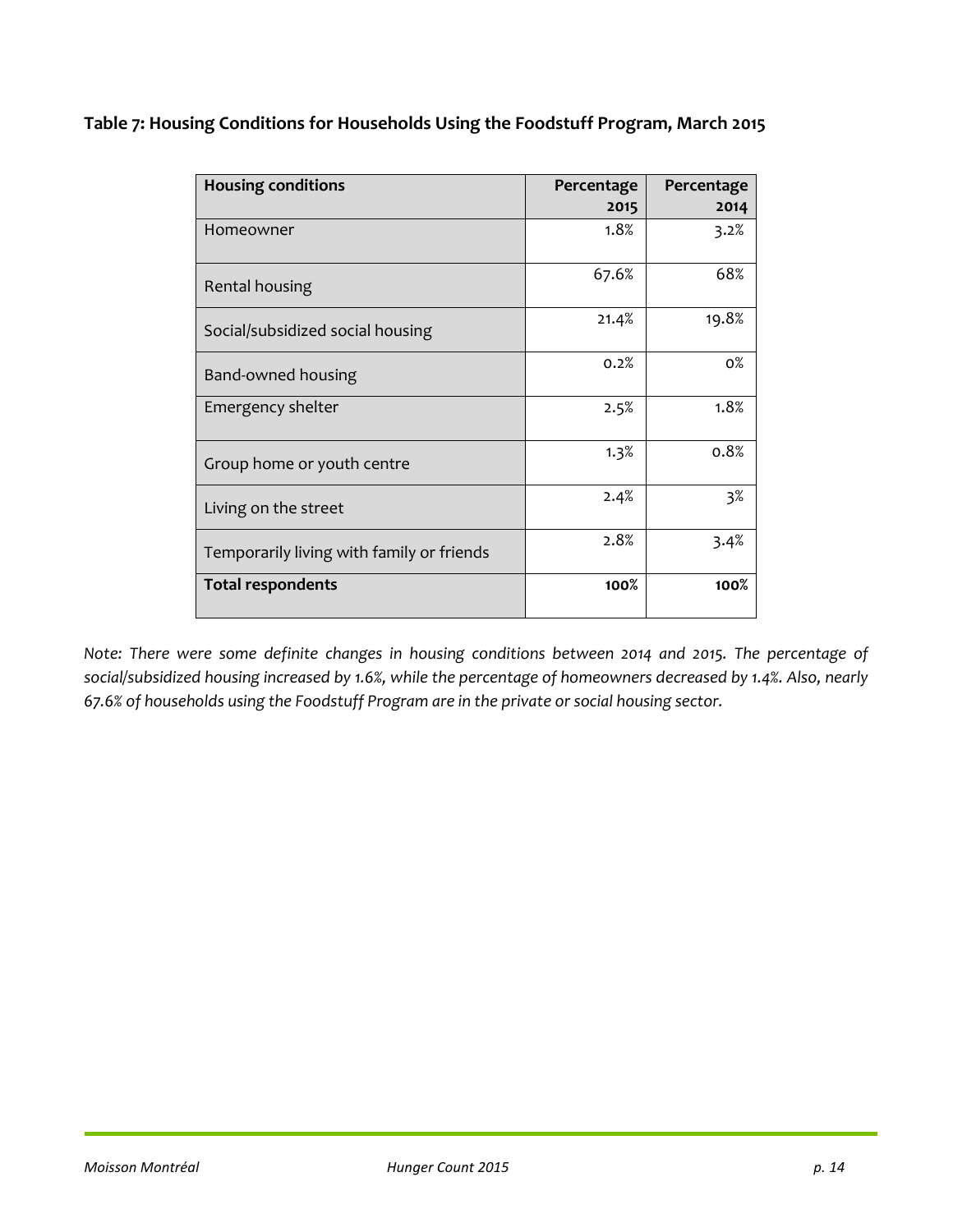# **Section II: Meal Program**

Some organizations provide their clients with prepared meals on a daily or occasional basis, delivered by volunteers or employees working in the Meal Program. Clients are occasionally required to pay a token amount for the meal. In some cases, the meal provided by the community centre is the only nutritious meal they will eat all day. As per the framework agreed upon for the Hunger Count, other services are grouped together under the umbrella of the Meal Program; these include, snack distribution, cooking workshops, cooking collectives, etc. The final step of these services is distribution of prepared food portions.

| <b>Portions served</b> | Number of<br>portions 2015 | Number of<br>portions 2014 | Variation 2014-<br>2015(%) |
|------------------------|----------------------------|----------------------------|----------------------------|
| Meals                  | 328,888                    | 280,596                    | 17.2%                      |
| Snacks                 | 108,434                    | 83,827                     | 29.3%                      |
| Cooking<br>Collectives | 18,151                     | 15,126                     | 19.9%                      |
| Meals on wheels        | 12,516                     | 13,277                     | $-5.7%$                    |
| Total                  | 478,620                    | 392,826                    | 21.8%                      |

## **Table 8: Number of Meals and Snacks Served, March 2015**

*\*In 2015, many organizations only responded to the total number of portions served, which explains why the amount of portions does not equal the total.* 

*Note: There was a significant 17.2% increase in the number of meals served. It's important to note that a number of organizations only provided answers for the total number of meals served and not for more detailed categories.*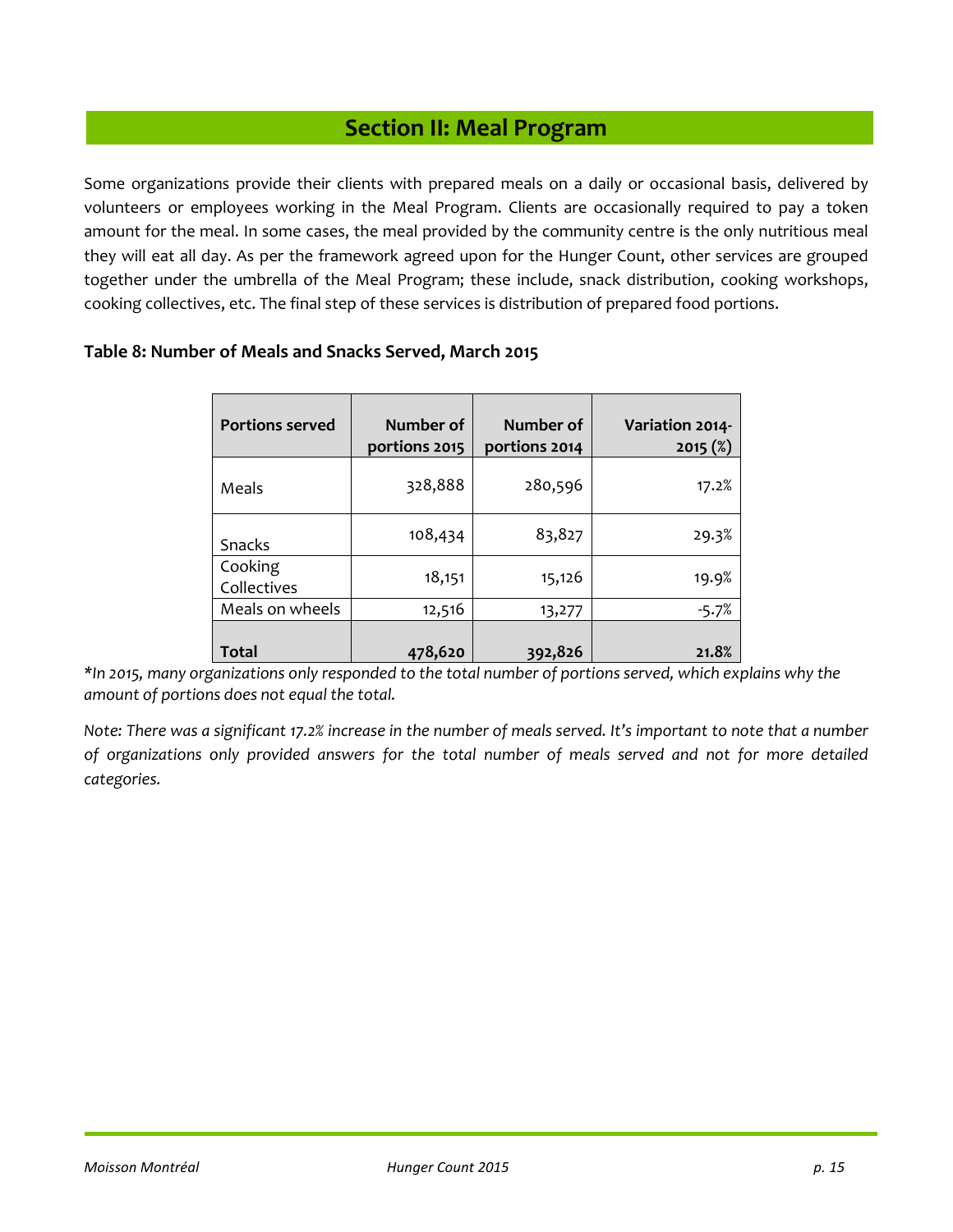## **Table 9: Household Composition of Users of the Meal Program, 2014-2015 Comparison**

| <b>Household composition</b> | Percentage<br>2015 | Percentage<br>2014 |
|------------------------------|--------------------|--------------------|
|                              |                    |                    |
| Two-parent families          | 17.2%              | 15.1%              |
| Single-parent families       | 15.2%              | 17.9%              |
| Childless couples            | 8.7%               | 10.7%              |
| Single individuals           | 58.9%              | 56.3%              |
| <b>Total</b>                 | 100%               | $100\%$            |

*Note: Following the trend since at least 2008, single individuals (with or without children) remains the group of respondents who most frequently use the Foodstuff Program. This group constitutes about 75% of all people who called on the Meal Program in 2015. There has also been a 2.1% increase in the number of two-parent families.* 

# **Section III: Recommendations and Conclusions**

Every year, Food Banks Québec, through the Hunger Count initiative, seeks to collect feedback from food banks and community organizations about government initiatives and public policies that could have a great impact on the fight against hunger. We asked that same question to the organizations that filled out the Montreal Hunger Count questionnaire. The six (6) recommendations that came up most frequently were:

- 1. Develop a national strategy to reduce poverty
- 2. Increase the amount of affordable housing
- 3. Increase the availability/accessibility of rental housing
- 4. Develop a national food strategy
- 5. Increase support for people with mental health issues
- 6. Increase the provincial minimum wage

According to Hunger Count 2015, increasing the minimum wage and the amount of affordable housing has become a priority for community organizations, because of the rising cost of living.